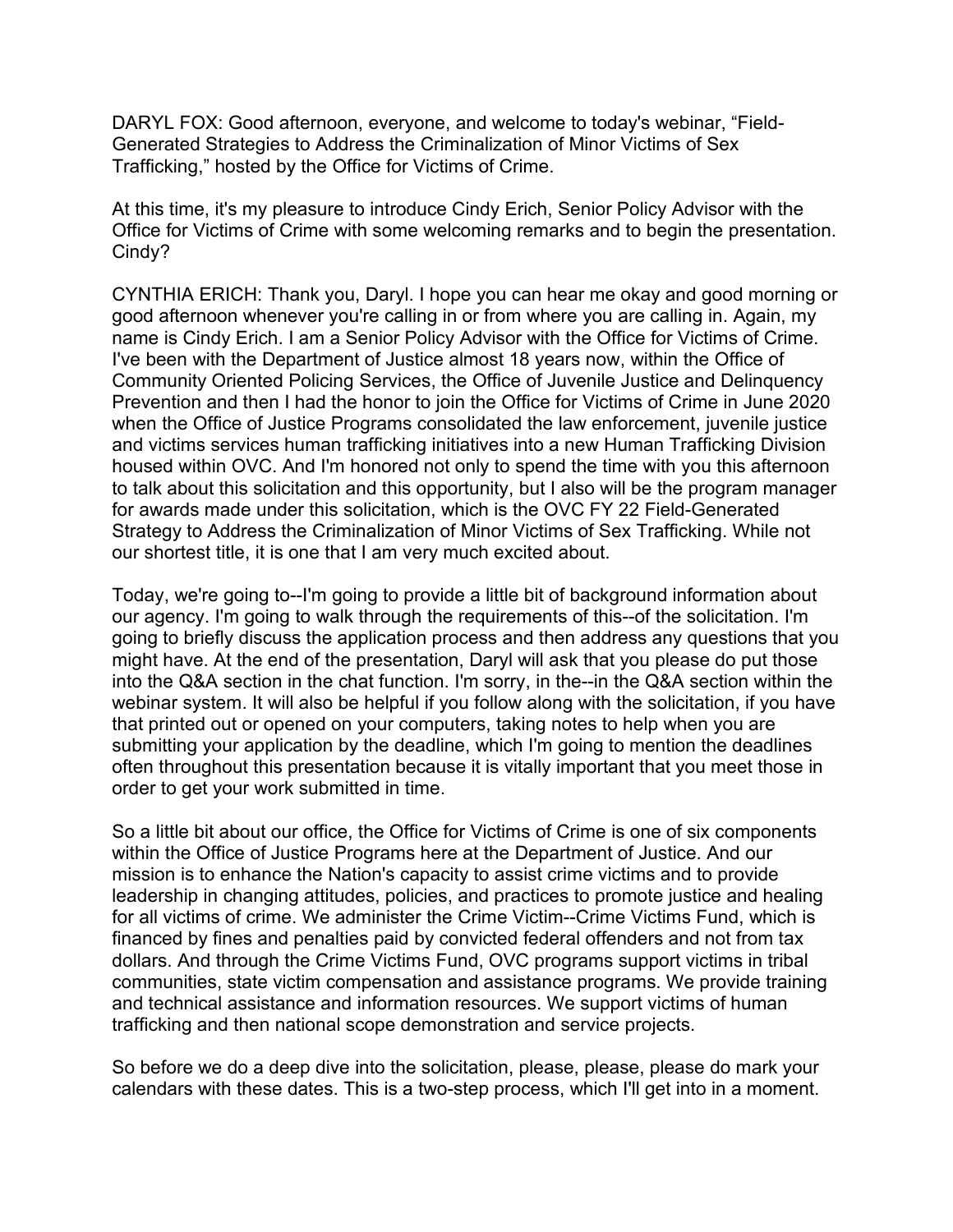But the Grants.gov deadline for this solicitation is Thursday, June 16th. And the JustGrants deadline is Thursday, June 23rd. We expect to make awards by September 30th. And then all awards will begin--All funded awards will begin October 1st, 2022. And these are all 36 months in length.

This is a competitive, and I anticipate it will be a highly competitive solicitation. And here's a list of entities who are eligible to apply. And you'll see it is quite inclusive. Please reference the solicitation for more information on eligible applicants for both Program Area 1 and Program Area 2.

We will consider applications under which two or more entities would carry out the federal award. However, only one entity may be the applicant. Others must be proposed as subrecipients or subgrantees. And the applicant must be the entity that would have the primary responsibility for carrying out the award including administering the funding and managing the entire program.

To support our mission, the OVC Human Trafficking Division has developed this solicitation in hopes to end the criminalization of minor victims of sex trafficking and to develop, expand, or strengthen victim service programs to support victim-centered, trauma-informed, developmentally appropriate, and evidence-based responses to minor victims of sex trafficking.

As I mentioned, there are two categories under this solicitation. So please do make--do make sure when you are applying that you are applying to the appropriate competition ID. So the first one is Purpose Area 1, and this will be our field-generated program sites. We will be making up to nine awards at--up to \$1 million each for a period of 6--36 months, 3 years. Program Area 2 will be one award up to \$1 million to provide funding for a training and technical assistance provider, also a 36-month, 3-year time period.

So I'm going to take some time and go through Purpose Area 1 first. The purpose of this category is to fund solutions and models that meet the unique needs of your community through the development or expansion of victim-centered, trauma-informed, developmentally appropriate, evidence-based responses to minor victims of sex trafficking. We strongly encourage applicants to propose a community-based approach working across multiple sectors.

The focus of this work can include but is not limited to community-based interventions, emergency interventions, long-term interventions and cross-sector training. And within the solicitation, there's examples of what we would mean by the focus of those work areas. All services and activities proposed must be aligned with the goal of this solicitation of providing alternatives to the criminalization of minor victims of sex trafficking. Partnerships that incorporate a holistic community approach are strongly encouraged. Please do note that OVC funding under this funding award cannot be used at efforts aimed at primary prevention activities. Additionally, this program will not support investigations and prosecutions--law enforcement investigations and prosecutions.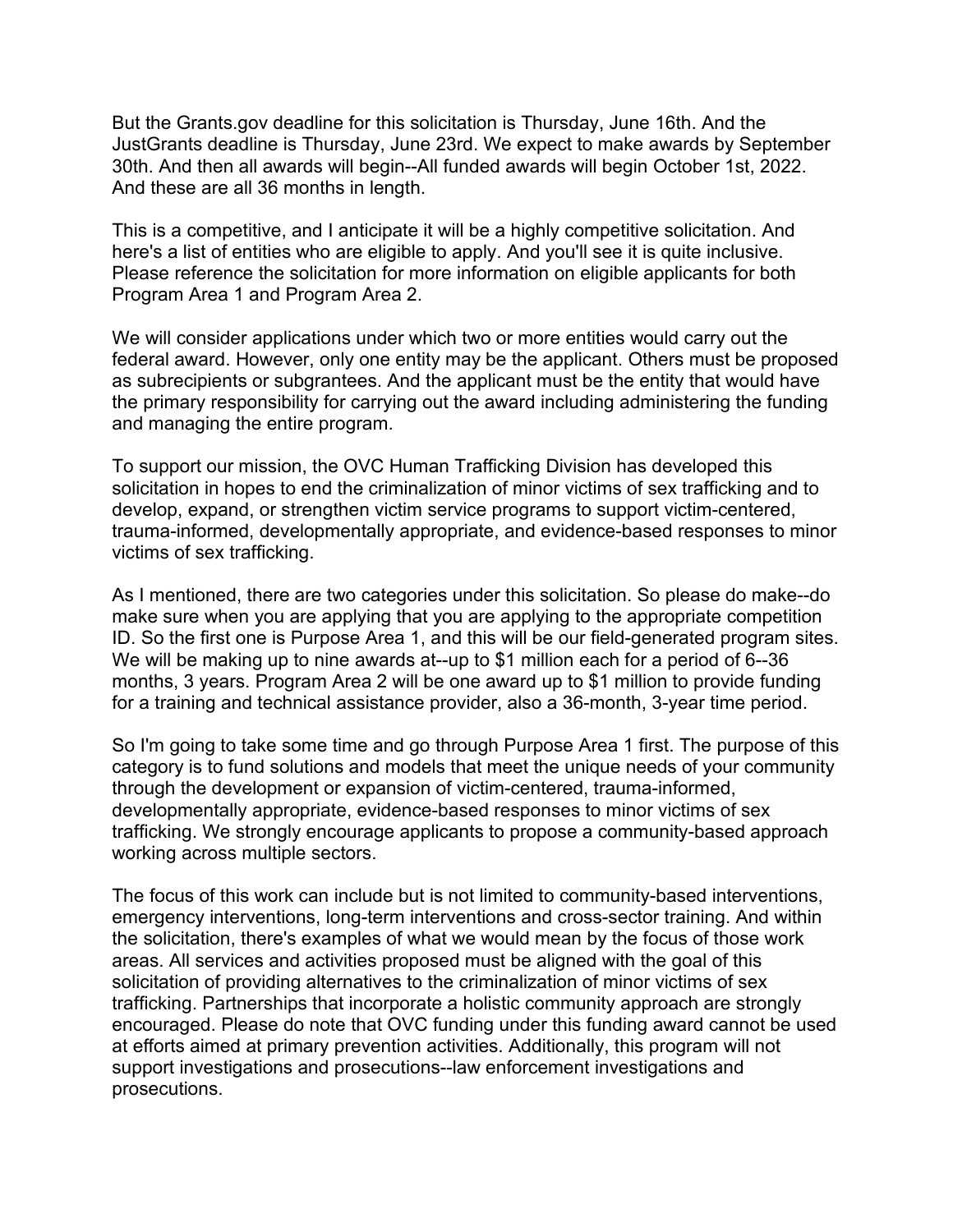Funded programs will be required to submit your policies and procedures for review and approval by OVC and our human trafficking training and technical assistance providers. You will be required to ensure that your policies and procedures follow your applicable federal and state laws protecting the civil rights of program participants and staff. You will be required to ensure that all personnel are adequately licensed and trained to work with such victims. You'll be required to attend the OVC grantee orientation, whether that's in-person or virtual. At this time, we're not certain. And then to participate in OVCsponsored training and technical assistance throughout the life of the award. And then to provide all grant-funded staff annual training on diversity, equity, inclusion, and/or accessibility, and tie those trainings to the program goals and objectives annually.

Objective under Purpose Area 1 is to provide direct services; to collaborate with your local partners; to provide the most appropriate victim services--victim services to these minors; to collaborate with local and state partners in the development of policies, protocols, and standards to change the practice of arrests, detention, and confinement on prostitution charges or other offenses related to these victims' exploitation; and to provide other essential services for minor victims of sex trafficking, either directly or through referrals. We will ask that you collect data and participate in assessment activities to determine if the program is meeting your stated goals and objectives. And then finally, participate in the annual peer-to-peer learning opportunity hosted by the OVC-funded training and technical assistance provider under Purpose Area 2.

The deliverables to be provided are services through these clients, measured by types of service, number of new and continuing victims served, and other key data points. All applicants will be asked to produce a final summary report of the project describing your project activities, the lessons that you've learned, and where applicable, an assessment of the project's impact or implementation efforts.

Now on to category two, we will fund one training and technical assistance provider to create training and resources about alternatives to the arrest, detention, and confinement of minors identified as victims of sex trafficking. The funded provider will be required to educate stakeholders and the public about the collateral consequences and harmful impact of this practice and will identify and disseminate promising practices and strategies to help communities eliminate the practice of arresting or detaining minors as a result of their exploitation. The TTA provider will also collectively support the program sites to help them engage in peer-to-peer learning opportunities and to learn about program and policy implementation and its challenges and successes. We do see these program sites as a cohort where they'll be gathering of--with the support of a TTA provider to learn lessons, to share experiences, and to learn from one another.

Applicants selected and funded under Purpose--The applicant selected for funding under Purpose Area 2 will be required to collaborate with our other OVC human trafficking TTA providers. There is a strong network of TTA providers here at OVC. We want to make sure that we're preventing duplication and strengthening the accessibility of training and resources across our human trafficking-focused grantees. You'll be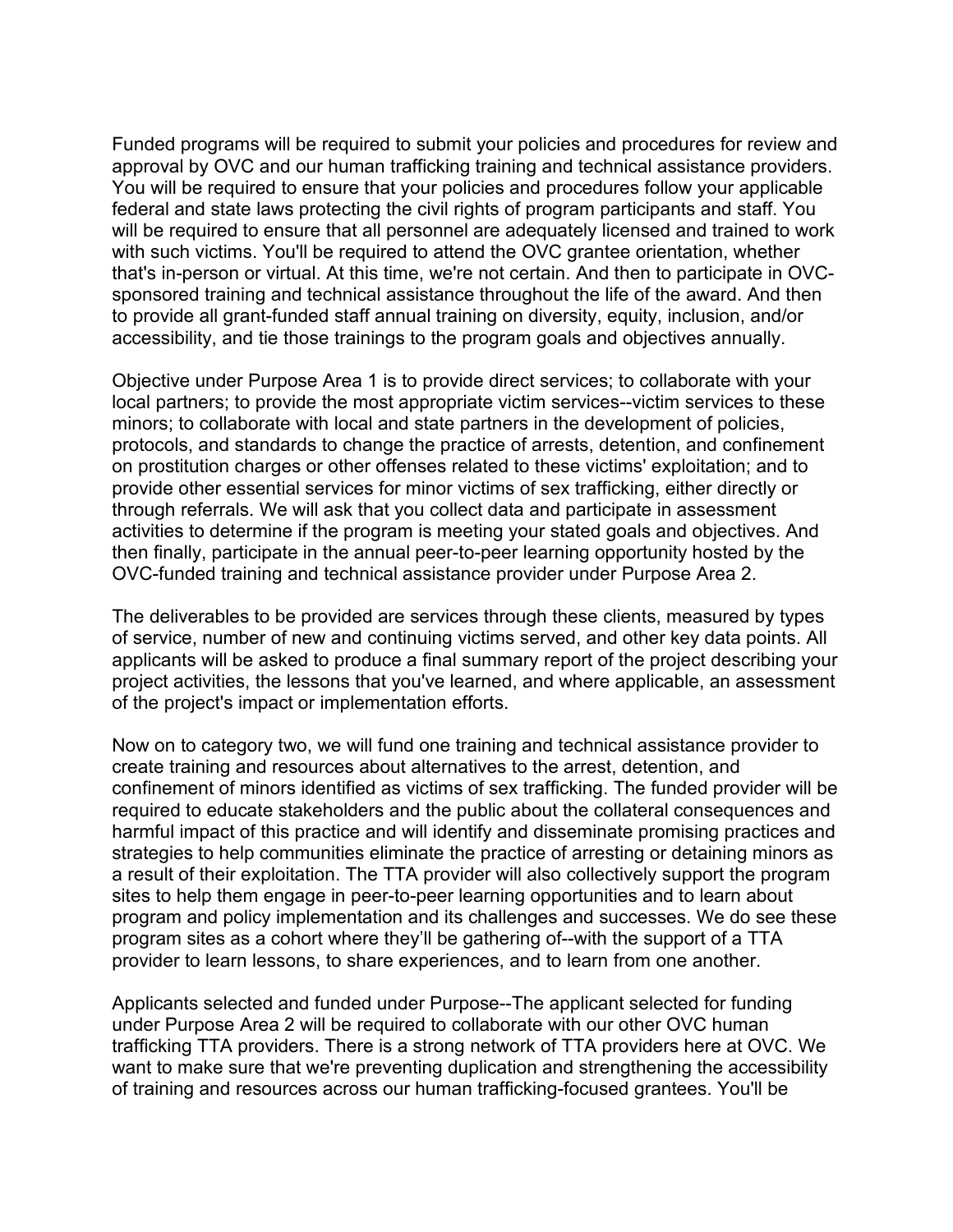required to modify program implementation or deliverables, as requested by OVC in the event we need to meet emerging needs to deconflict with other federally funded initiatives, or to enhance efforts jointly delivered by TTA. You'll be required to provide all grant-funded staff at least one session of training related to diversity, equity, inclusion, and/or accessibility and tie those to program goals and objectives annually. And last but not least, but to develop and disseminate tools and resources specifically for law enforcement, in consultation with the OVC-funded TTA providers that support the OVCfunded Enhanced Collaborative Model Task Force to Combat Human Trafficking. This is our ECM program, as well as our other anti-trafficking law enforcement and prosecution efforts. The work that comes out of this initiative, out of this solicitation to provide those tools and resources specifically for law enforcement to stop the criminalization of minor victims of sex trafficking.

The objectives, again, under Purpose Area 2 are education. Education, anti--Educating anti-trafficking stakeholders and the public about alternatives to the arrest, detention, and confinement of minors identified as sex trafficking victims, to educate on the harmful impacts of this practice and to provide promising practices and strategies to help communities eliminate this harmful practice. To assist in expanding the skills of staff at the program sites funded under Purpose Area 1 to end the criminalization of minor victims of sex trafficking. To implement training and technical assistance that supports best practices, enhanced collaboration, and to generate improved outcomes for the selected program sites. You'll be required to host an annual meeting for the Purpose Area 1 grantees. Again, this may be virtual or in-person; to include peer-topeer learning across multiple system stakeholders; and to develop and disseminate best practices at the national level regarding strategies to address the criminalization of minor victims of sex trafficking and all lessons learned from this project.

Your deliverables, as the TTA provider, may include the type and quantity of training, the resources and tools developed, any webinars or presentations that you produced, and/or other deliverables that may be produced by the award end date that will assist in the delivery of an innovative training and technical assistance approach. This could be curriculum, written or video--written, video--written media products or videos disseminated throughout the Nation. All successful applicants must produce a final summary report of the project describing project activities, lessons learned, and where applicable, an assessment of the project impact to include any pilot or implementation efforts.

This year, across many of our awards, the Office of Justice Programs is focusing on two priority areas as we are committed to advancing the work to promote civil rights and racial equity, to increase access to justice, to support crime victims and individuals impacted by the justice system, to strengthen community safety and protect the public from crime and evolving threats and to build trust between law enforcement and the community. So applicants under this and our other awards, other funding solicitations, may request priority considerations under two priority areas. Priority 1A gives priority consideration to all applications that include projects that will promote racial equity and remove the barriers to access and opportunity for communities that have been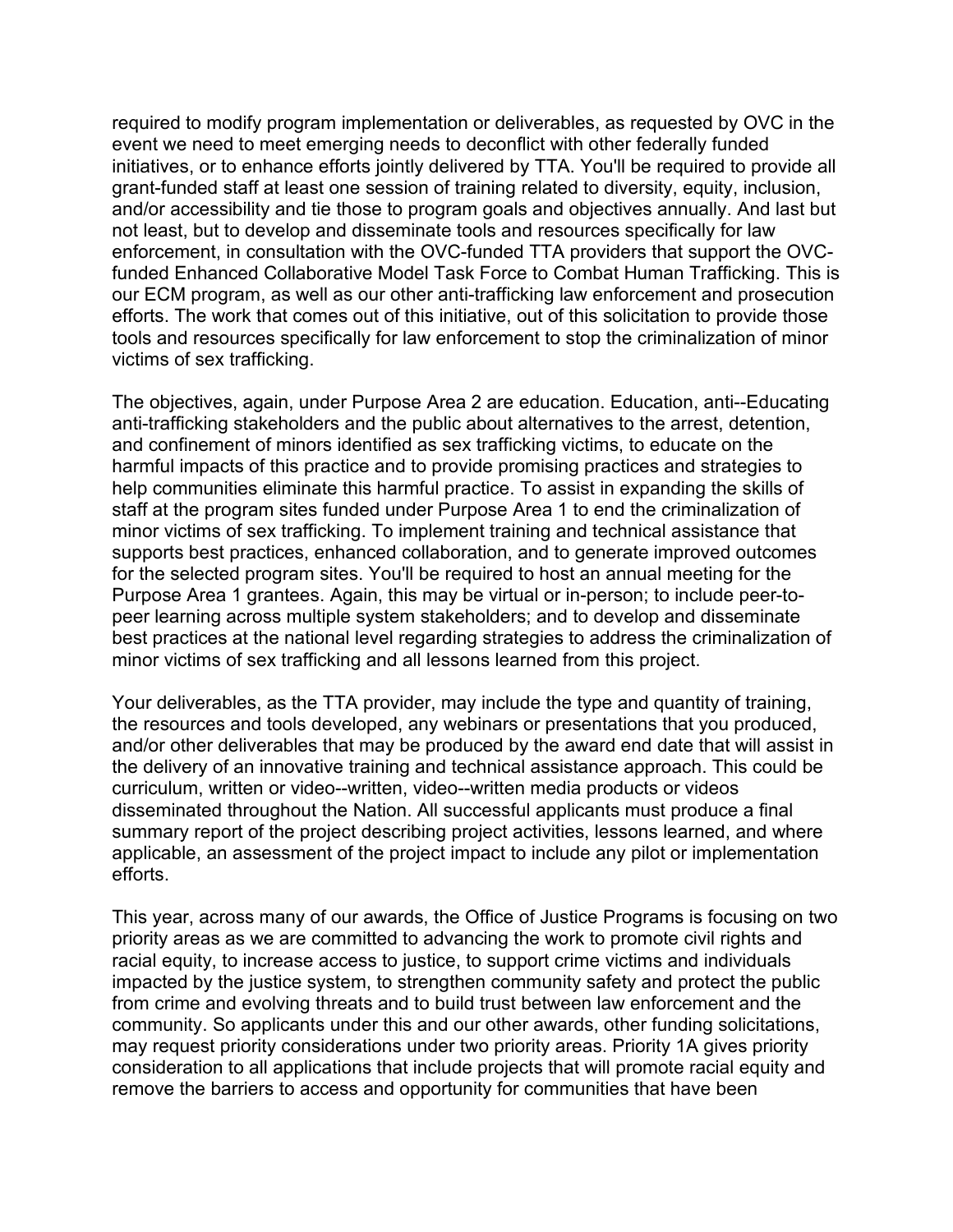historically underserved, marginalized, and adversely affected by inequality when making our award decisions. To receive this consideration, please describe how your project--proposed project will address potential inequities and barriers to equal opportunity, and/or contribute to greater access to services for underserved and historically marginalized populations. Under Priority 1B, we will give priority consideration for--to applicants that can demonstrate that their capabilities and competencies for implementing their proposed projects are enhanced because of the applicant, which means at least one proposal--or at least one proposed subrecipient that will really receive at least 30 percent of the requested award funding is identified as a culturally specific organization. Again, to receive this additional priority consideration, applicants must describe how being a culturally specific organization or funding the culturally specific subrecipient organization will enhance their ability to implement the proposed project and should also specify which culturally specific populations are intended or expected to be served or have their needs addressed under the proposed projects.

Again, there's greater information in the solicitation on exactly how to write to these priority areas and what we are seeking, and where we are--where we are seeking this information within your narrative. So please do look at this solicitation closely. And also note, like this is--this is one of the many factors that OJP considers in making our funding decisions. Receiving priority consideration for one or more priority areas is not a guarantee of an award.

So Purpose Area 1 awards will be made as grants, which means this is a legal instrument of financial assistance. The awarding agency maintains oversight and monitoring role, and there's not substantial involvement from the program managers with the awarding agency. And for much more information and definitions of the difference between a grant and a cooperative agreement, you can see the OJP Grant [Application Resource Guide,](https://www.ojp.gov/funding/apply/ojp-grant-application-resource-guide) which is linked in the solicitation multiple times.

Purpose Area 2 will be made as a cooperative agreement, which means that there will be substantial involvement between OJP, OVC, and the grantee during the performance period. The awarding agency, OVC, closely participates in the performance of the program through Purpose Area 2.

Okay. So now that's--hopefully, there's a little better understanding about the intent of the program. Let's jump right into the application process, which can take some time, which I'm glad that you are all on a call for today, because you are getting ahead of the process.

Applications must meet the basic minimum requirements to advance to peer review. So to meet the basic minimum requirements, you will need to include a Proposal Abstract, a Proposal Narrative, Budget Worksheet--Budget Worksheet and Budget Narrative, and Letters of Support, Intent, or MOUs from your project partners. So these--if these things are not included, they will not be moved on to peer review and considerate--and be considered for funding.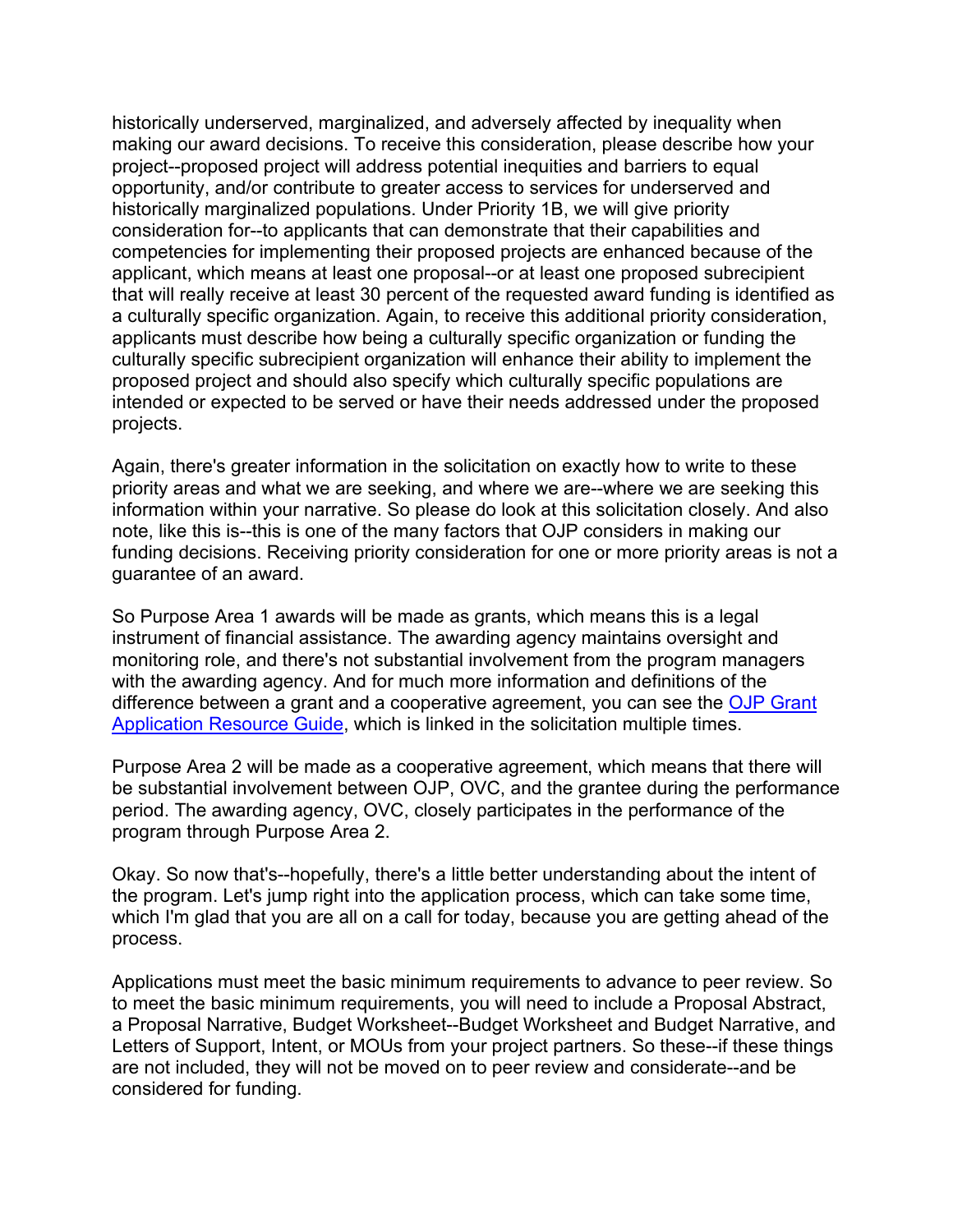So give brief overviews of what each of these sections should include. The Proposal Abstract should not be more than 400 words, a brief summary of the proposed project including primary activities, your products and deliverables to service area and who will benefit from the proposed project. This will be completed in a JustGrants web-based form.

The Proposal Narrative should be double spaced, not should--The Proposal Narrative must be double spaced. Use a 12-point standard font, Times New Roman is preferred. Have no less than 1-inch margins and not to exceed 20 pages. And pages should be numbered throughout and be submitted as an attachment in JustGrants. It sounds quite picky but it is important to adhere the proposal narrative format requirements. If the proposal narrative fails to comply with these length restrictions, we may consider such noncompliance in peer review and in final award decision. So please do adhere to those.

Within the Proposal Narrative, there are four sections that should be addressed, which I'm going to cover in the next few slides.

First is the statement of the problem. Tell us specifically what is the nature and scope of the problem within your targeted geographic area. Describe what current or previous attempts to address the problems, who are the stakeholders that you've been working with, what are the challenges that you have found to successful implementation. Again, including the specific target location area that you're serving, and any groups that are vulnerable to human trafficking. Describe the current efforts, addressing the needs of trafficking survivors to include programs funded through the OVC, and any other funding awards from the Department of Health and Human Services. If you recently have received funding from the Office on Victims--Violence Against Women or victims of--or the VOCA state victims assistance funds, please explain how the proposed project is not duplicative and targets identified gaps.

Purpose Area 2 applicants, so this was--those of you who are applying for the--to be the training and technical assistance provider, please also describe your understanding of the problem to be addressed including relevant equity considerations and challenges to reaching underserved communities. All applicants should identify existing quantitative and qualitative data that supports your specific statement of problem.

In the Project Design and Implementation section, please detail how the project will operate throughout the funding period, and the strategies that you will use to achieve the goals and objectives identified in the statement of the problem. Please submit a realistic timeline or milestone chart that indicates major tasks associated with the goals and objectives of the project. Assign responsibility for each and plot completion of each task by either month or quarter for the duration of the award, which is 36 months. If you're seeking priority consideration for Priority 1A, address it in this section. So this is in the Project Design and Implementation section on how your project will promote racial equity and/or the removal of barriers to access an opportunity or create--and/or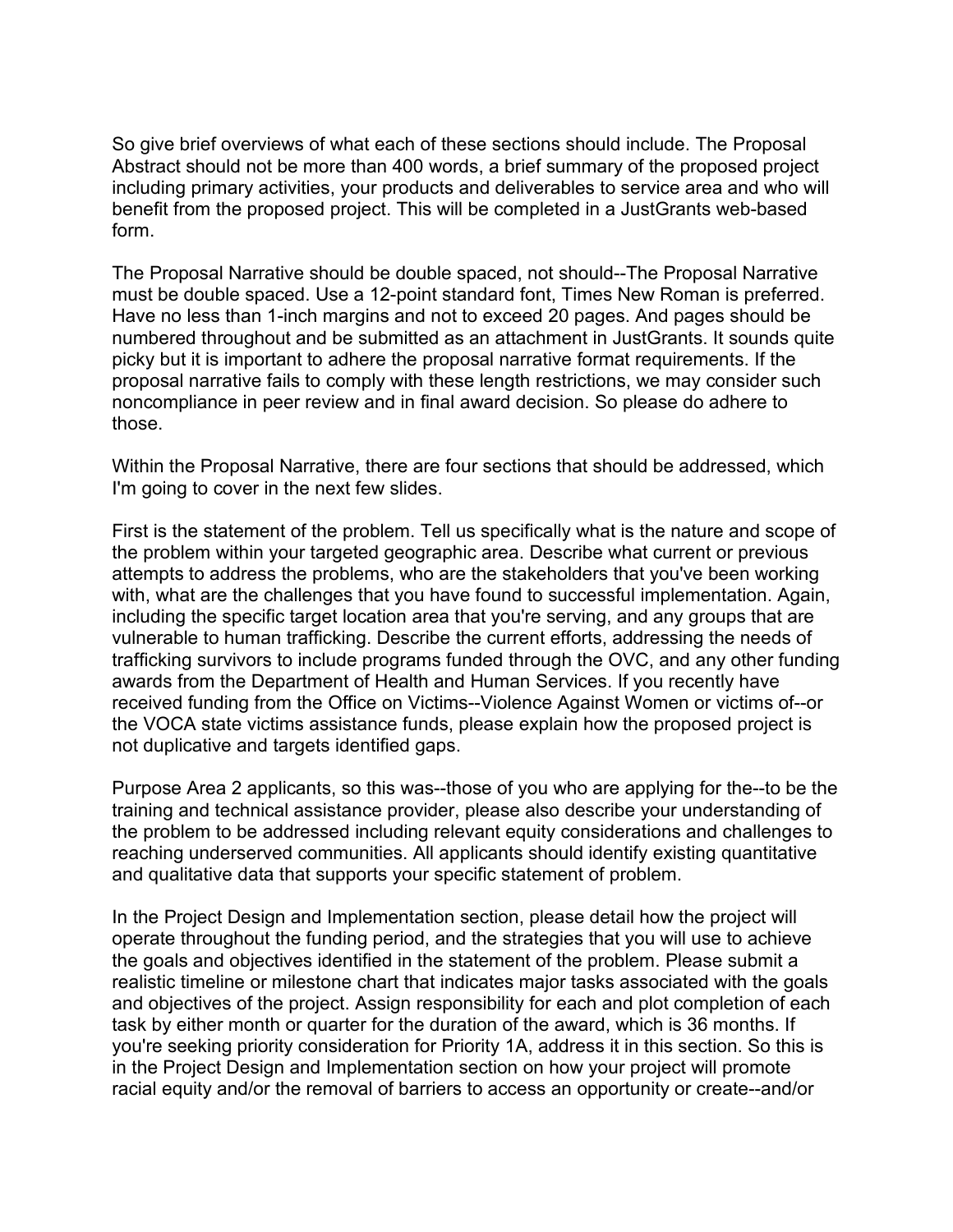create--contribute to greater access to services for communities that have been historically underserved, marginalized, and adversely affected by inequality.

And I apologize for all of the writing on this slide. And our capabilities and competencies. Describe your experience and capability and any of your agency as well as any contractors or subgrantees, if applicable, that you will use to implement and manage this effort and its associated federal funding. Please highlight any previous experience implementing projects of similar design or magnitude. Highlight your experience or capability, and your capacity to manage subawards is included, including details on your system for fiscal accountability. Management and staffing patterns should be clearly connected to project design described in the previous sections.

If you are going to be seeking priority consideration under Priority 1B, describe within this section how being a culturally specific organization, or if you're going to fund a culturally specific subrecipient organization at a minimum of 30 percent of the project budget, how this will enhance your ability to implement proposed project and specify which culturally specific populations are intended or expected to be served or have their needs addressed under the proposed project. So this is where you would address consideration under Priority 1B.

We ask that all applicants include a plan for collecting data. We will--Once we fund awards, we will request--we will require the grantees submit regular performance data that shows the completed work results. And this will be directly related to the identified goals, objectives, and deliverables. And you can visit our OJP Performance Measures page. And I'll put that link in the chat at the end at our Q&A section for an overview of performance measure--measurement activities at OJP. But please note, you do not have to submit performance data with your application, only that you clearly understand that this will be an expectation and that you have a plan to collect the data.

The Budget Worksheet and Budget Narrative is now a web-based form in JustGrants. So if you've applied to us prior to 2020, that used to be a budget detail worksheet- worksheets. And now this is in a web-based form. And we do ask as we have in the past that you break out costs by year reflecting a 36-month total of project activity. That's important to remember. We've had applicants put in the total amount of the award per year. This is up to \$1 million across both Purpose Area 1 and Purpose Area 2 for a total of 36 months. It is not \$1 million a year. It is \$1 million for a total project period broken out across 36 months. And you can see the Budget Preparation and Submission Information section on the [OJP Grant Application Resource Guide,](https://www.ojp.gov/funding/apply/ojp-grant-application-resource-guide) which is going to be your go-to guide. It's linked throughout the solicitation. I would absolutely review that now as you're reviewing the solicitation for details on the budget and associated documentation, such as information on proposed subawards, proposed procurement contracts and award, and pre-agreement costs as you're developing your budget.

I think we all understand what being SMART is, being specific, measurable, attainable, relevant, and time-bound when you're creating not only your budget, but also the entire project proposal.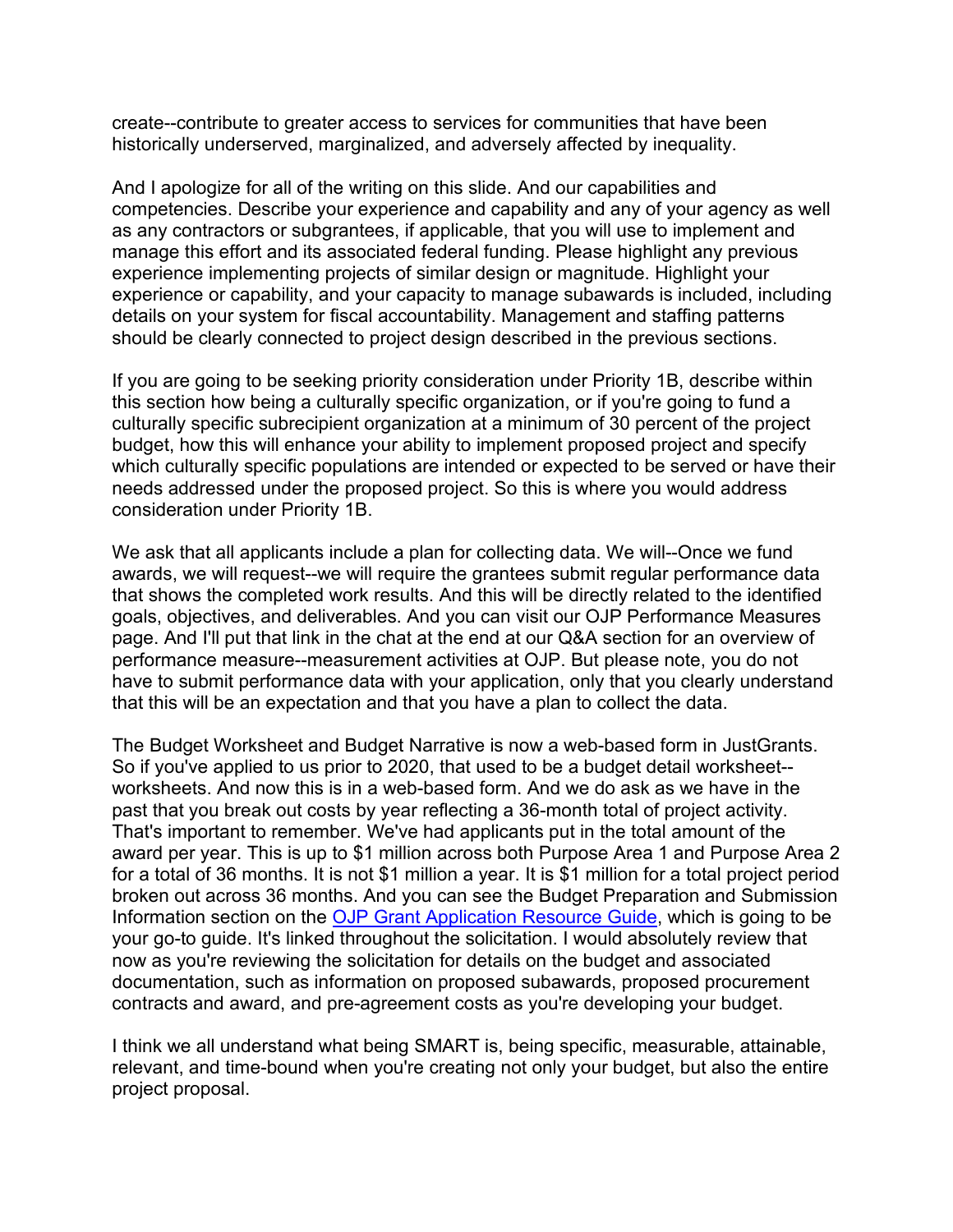Important to note and this is specified in detail in the solicitation. The Purpose Area 1 requires a 25 percent cash or in-kind match on the federal funds awarded under this program. So in your application in the Budget Narrative, please identify the source of the 25 percent non-federal portion of the total project costs and how match funds will be used. Please note matching funds are to be used in the same manner as federal funds, and recipients must maintain records and documentations recording the match and how they are used. There is no matching requirement for Purpose Area 2. So I'll say that again. Purpose Area 1, our program sites, require 25 percent match of the total cost of the project being funded. There is no match for Purpose Area 2, our training and technical assistance provider.

This is along with the pre-required documents, which is included in our basic minimum requirements page. But we also include letters and memos, letters of understanding or MOUs to be included as well. And this is a long list. We do ask that you look carefully at what of this information should be included, if it is applicable to you. This is in the solicitation, in the checklist at the end. But go through each one and if it is applicable to your--applicable to your organization, please do be sure to include it in the application. I will not go through each and every single one of these, but just highlighting their relevance and importance to you. And do use that checklist to check before you hit the final submit.

So these are the things that we're looking for. Be sure to use simple concise language, your information be presentable and organized, be realistic about how you will achieve your goals, and do get feedback from those. Sometimes the grant writer is not the one who's managing the project. So meet with your teams, develop this together. How does this play out in the field in your agencies to best serve minor victims of sex trafficking?

Also, please be sure that your proposal is not too ambitious or doesn't lack or that it lacks focus. As I mentioned, be realistic in your expertise to carry out the proposed project. Don't assume that we know about your project, your agency. So tell us, tell us about you and your strategies. This is field-generated. This is the first time in a while we were asking specifically from the field. Tell us what are your problems. How are you addressing the issue of the criminalization of minors? How do you plan to address it with this funding? And please do edit and proofread. To have an extra set of eyes is always helpful.

So the Application Process is two steps.

the first step, submission into Grants.gov and I'll get into these two processes in a moment. But the first, again, these deadlines are vitally important, June 16th, submission into Grants.gov and June 23rd, the full application into JustGrants. So that June 23rd is the final, final time that you are able to submit.

So the process of submitting an application in JustGrants does begin first in Grants.gov. This is where you will submit your SF-424 and your lobbying forms in Grants.gov. So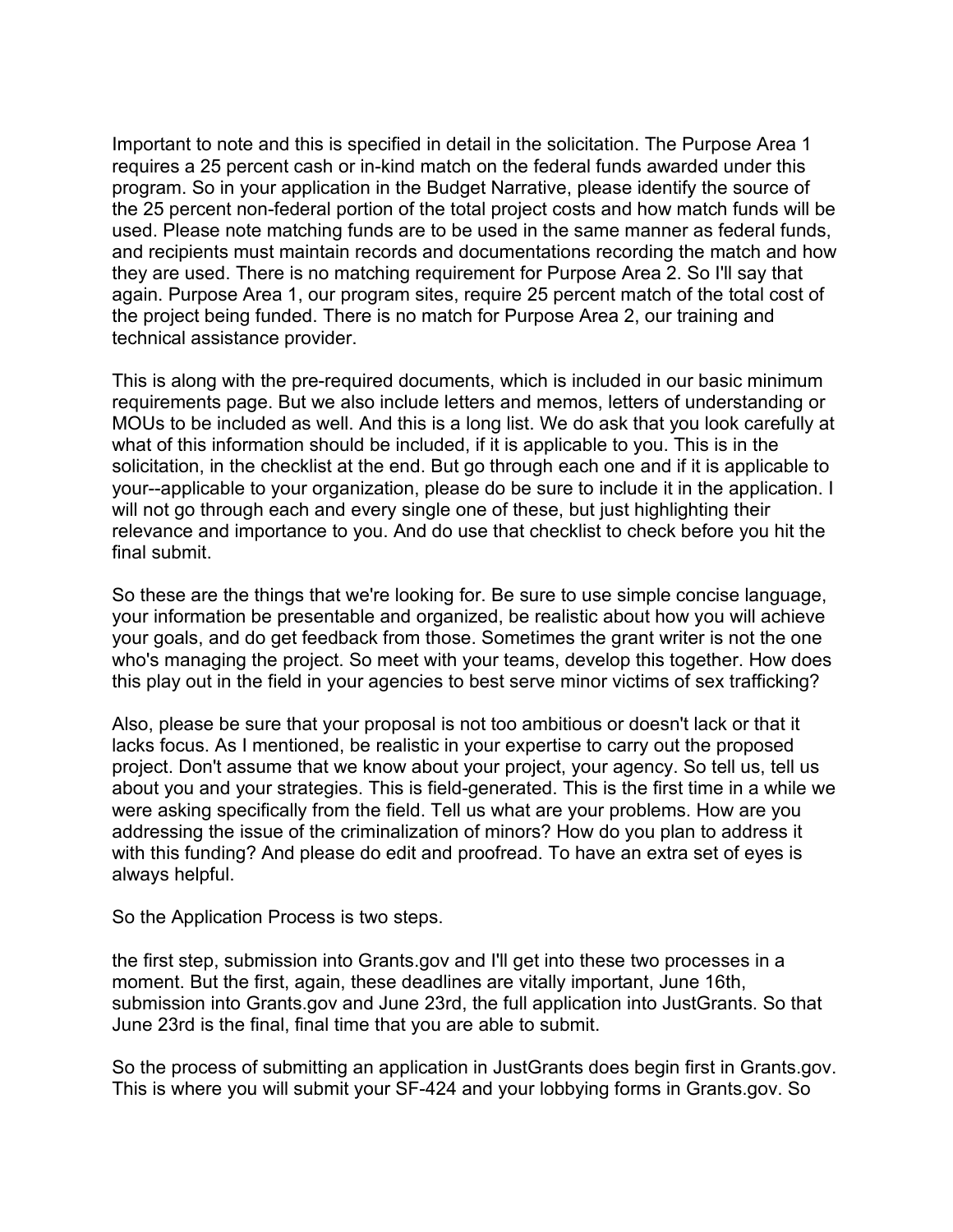your SF-424 and your SF-LLL, those are submitted first in Grants.gov. After this date and that date was June 16th. After June 16th, the solicitation is removed from Grants.gov and will--no one will be able to apply to it any longer. So it's highly recommended that you check that date again and mark it in June 16th. And try to submit at least 72 hours prior to the deadline just to make sure that you have enough time. Grants.gov will respond if there's any errors when you submit your SF-424 and SF-LLL. So, if you get that early and there are things to be corrected, you will have time to do so. And then most of the application everything that we discussed is entered in JustGrants. Once it's been submitted--once the original--the initial submission in Grants.gov has been submitted, it will be sent to JustGrants. This may take a few days for grant just--for Grants.gov to complete validations and release it to JustGrants. But then once it is, JustGrants has its own submission deadline, which is June 23rd for you to enter all of the data. And we're going to get into a little more detail. I know it may sound a little confusing or a little detailed, if this is your first time submitting.

Which is why again, we are glad you're here early to get a better sense of what the process is. Grants.gov is a--the login is separate from JustGrants. And this is where we provide access to funding opportunities from multiple government agencies. This is not managed by DOJ. There is a training video on the [Grants.gov](https://www.grants.gov/) website and that will give you--I will show you some screenshots as well for the site. So if you have questions, you will need to contact Grants.gov for support. But as I mentioned, this is the starting process. You start by selecting the option in Grants.gov. To apply, you will log in using an email address you want to receive notification. And this is where you'll find all of the funding opportunities. As a reminder, there are two purpose areas, so please do make sure that you are applying for the purpose area you intend to. Purpose Area 1 is our program site. Purpose Area 2 is our training and technical assistance provider.

Once you start that process, you will fill out the SF-424 and the SF-LLL and make sure that they were validated and submitted in Grants.gov. They will give you opportunity. Again, as I mentioned, if the--there are issues that you have time to correct them, so please try to get in there at least 72 hours in advance. And then they will be submitted to Grants.gov for the application process.

And this is where you'll submit the full application, including all of the attachments. [JustGrants.usdoj.gov](https://justgrants.usdoj.gov/) is the website, which is also linked in the solicitation.

There are certain web-based forms that must be submitted directly into the system. That doesn't mean that you can develop a Word document and cut and paste into that, but this will have to be submitted into the JustGrants system and not as attachments.

So after you've submitted your application and you're taking a deep sigh of relief. Know that within--that once all the applications have been received, the entity will be notified by September 30th, if they are funded for award. It's important that you remember who your Entity Administrator and Authorized Representative are. They will be the ones who are notified when the deadline for applications--if the deadline were to be changed or any outreach to the organization--the application organization will go to the Application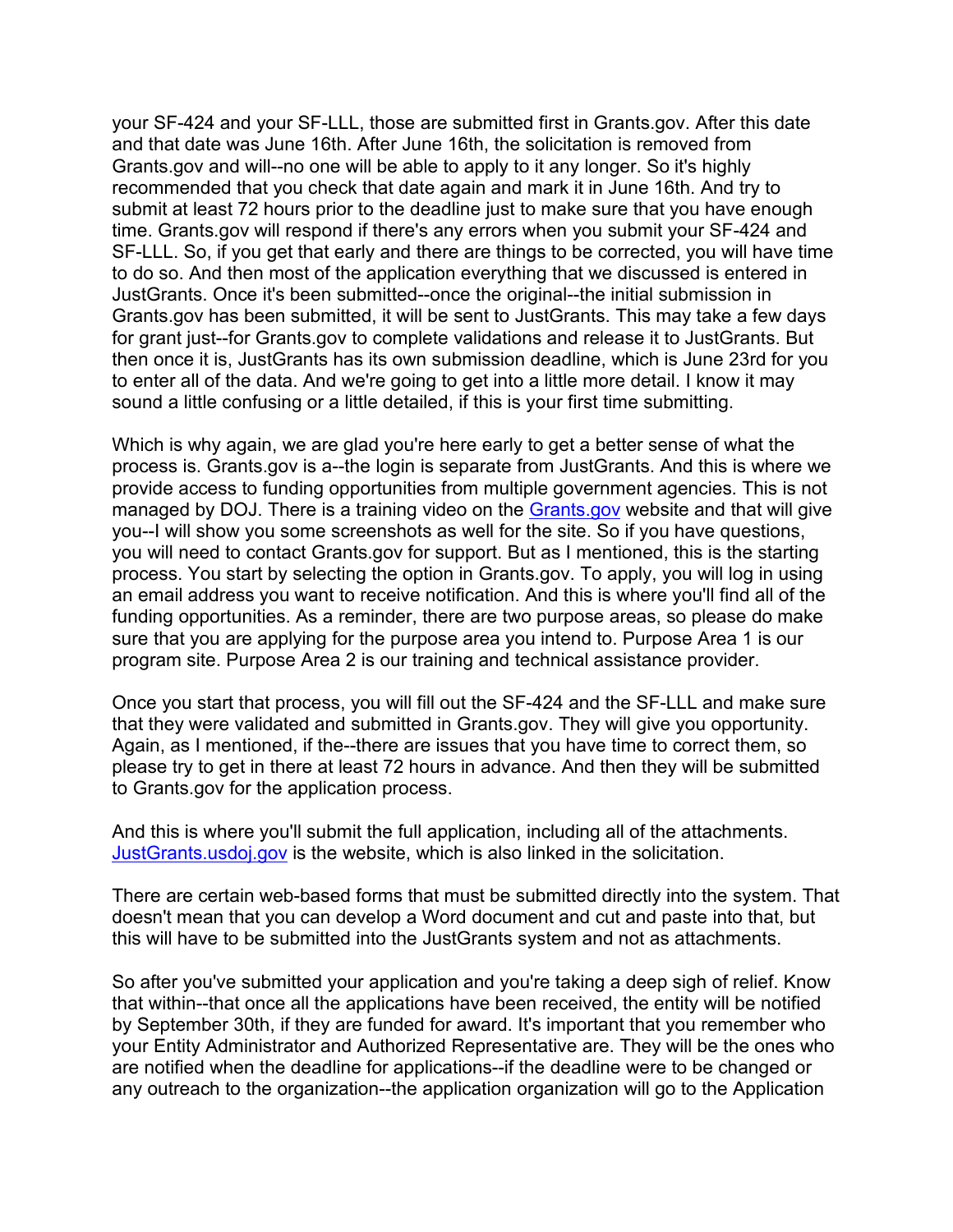Submitter, the Entity Administrator, and the Authorized Representative. You'll be notified that your--the status of your award is "submitted" once it is finalized. And you'll also see a banner that--You may also see a banner that it is past due. And that means that the submission deadline has passed, not that your application is past due. Any questions that you have, you can contact the JustGrants resource directly.

And they can--they can help walk you through any issues that you may have in submitting, any questions that you may have throughout the process. There are so many resources in our JustGrants training resources webpage. A few that I've linked here. And again, they're also listed and highlighted in the solicitation.

Please make note of the JustGrants office hours. Again, as you have questions, concerns, they can help you to prepare. They can answer any questions that you have with your registration. There is a video, which is also linked in, and I'm going to add all those links into the chat. I think I can add it to the chat as well to make sure that you have access to all of these. But the number one thing to remember is using the [OJP](https://www.ojp.gov/funding/apply/ojp-grant-application-resource-guide)  [Grant Application Resource Guide](https://www.ojp.gov/funding/apply/ojp-grant-application-resource-guide) to review the application mechanics eLearning video, which is posted on the [JustGrants training application submission page,](https://justicegrants.usdoj.gov/training/training-virtual-sessions) which is noted here on screen.

And this is the [OJP Application Resource Guide.](https://www.ojp.gov/funding/apply/ojp-grant-application-resource-guide) Please do open this, review it. It's going to help you tremendously as you're filling out your application. It provides guidance for the preparation submission to OJP. If this was station--apologies. I will also put this link into the website--or I'm sorry, into the chat as well, once I can get over to there at the end of this presentation, just make sure that you have them all in one place. If you did not capture them today, they are listed in the solicitation and linked directly from that solicitation page.

To assist potential applicants in developing strong proposals, we have hosted again, as I mentioned, [educational webinars](https://ovc.ojp.gov/funding/funding-webinars#recorded-pre-application-webinars) for stakeholders and learn about the program objectives and submission requirements. You can sign up for [News from OVC](https://puborder.ncjrs.gov/Listservs/subscribe_newsfromovc.asp) to stay up-to-date with all of our webinars and review not only this, but our [current funding](https://ovc.ojp.gov/news/announcement/apply-funding-enhance-services-victims-crime)  [opportunities.](https://ovc.ojp.gov/news/announcement/apply-funding-enhance-services-victims-crime)

Here's the list of important websites reference throughout the solicitation. Again, the links are all in there, but we have links to the [Office for Victims of Crime.](https://ovc.ojp.gov/) Our [financial](https://www.ojp.gov/funding/financialguidedoj/overview)  [guide](https://www.ojp.gov/funding/financialguidedoj/overview) that will be hugely beneficial as you're wondering what is and is not allowable when you're developing your budget. [JustGrants](https://justgrants.usdoj.gov/) is where you will be submitting the final application. [Grants.gov](https://www.grants.gov/) where you will be starting the grant application process. the [Grant Application Resource Guide](https://www.ojp.gov/funding/apply/ojp-grant-application-resource-guide) listed here. We have our [OVC Training and](http://www.ovcttac.gov/)  [Technical Assistance Center,](http://www.ovcttac.gov/) our grant performance requirements. So as I mentioned, we will be asking that all funded grantees submit that performance measure data. This will give you a sense that [ojp.gov/performance](https://ojp.gov/performance) gives you a sense of the data that we will be collecting. There is no expectation that you would be submitting performance measures data at this time with your application. Only that you understand that we will be collecting it and that you have a plan in place. You have someone who will be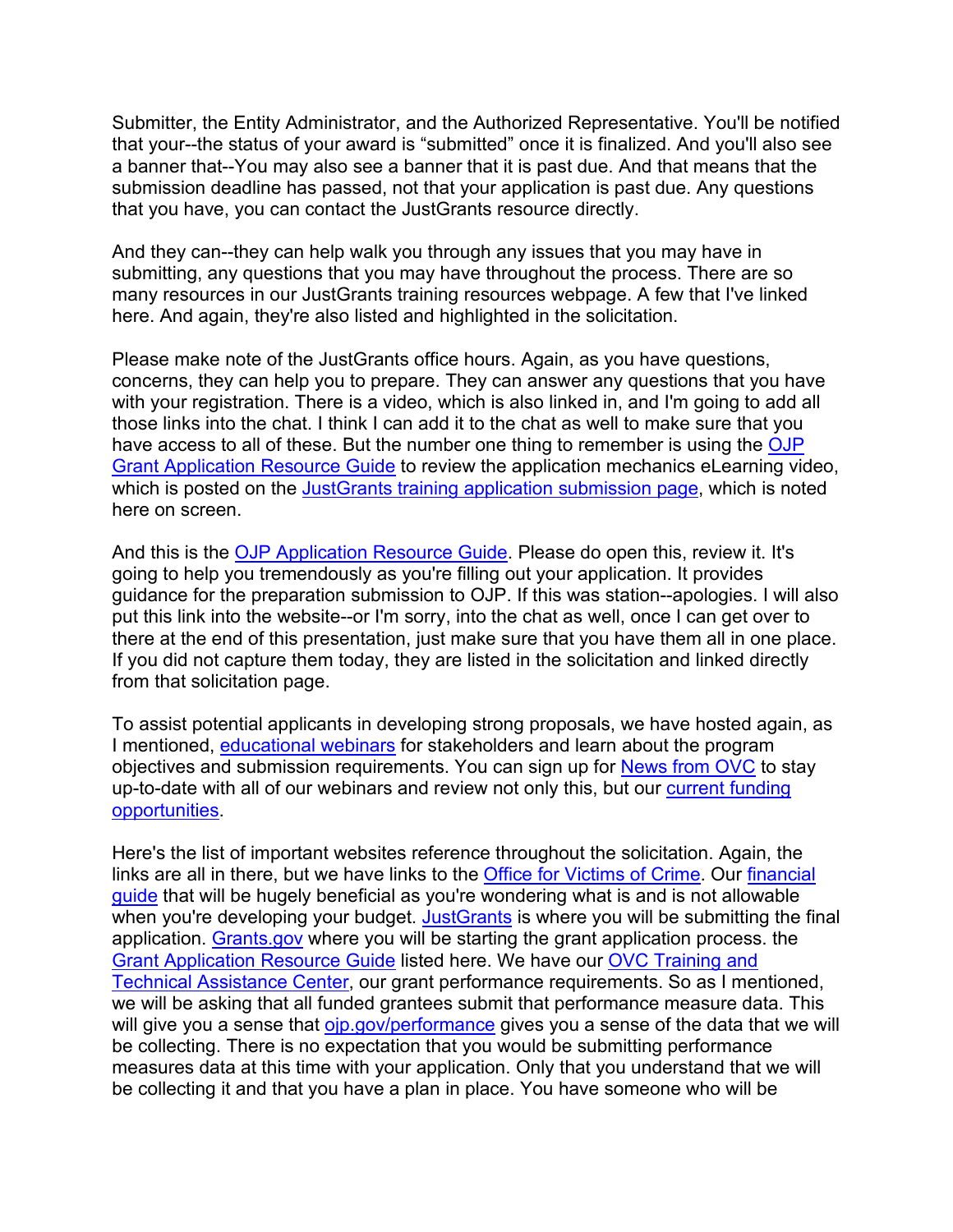collecting the data and you understand that that will be part of the requirements if you do receive funding for this award. And then our [OJP Resource Center.](https://ojp.gov/ncjrs/new-ojp-resources)

I'm going to pause here, just to make sure. These are going to be the most important numbers and emails that you have, from this point until the time that you submit your application.

Any technical assistance that you have in the very first step of this process which is Grants.gov, call the number 800-518-4726 or 606-545-5035 or email at [support@grants.gov.](mailto:support@grants.gov) They will be your go-to if there's any issues that you have in the Grants.gov process. Once that is complete and those forms are submitted, it will be moved over to JustGrants.

This is the full application process. You will very likely have questions as you're developing those submissions and that material. So please, take this information down as well. The phone number is 833-872-5175 or email [justgrants.support@usdoj.gov.](mailto:justgrants.support@usdoj.gov) They are standing by to help address any questions or concerns that you have in the application process. Again, paying attention to those dates, so the end date of June 23rd. That--I would submit at least 72 hours in advance to JustGrants, if there are any issues in the submission that you would have time to revise and resubmit prior to the deadline.

And if you have questions about anything that I haven't covered, or I've covered too quickly, or that wasn't clear today, if I can't answer them in the chat, or in the Q&A section at the end, any questions that you have of what is this solicitation, what are the questions, what does it fund, is this what I'm supposed to be submitting for, am I in the right program, that would be to our OJP Response Center at 800-851-3420 or email at [grants@ncjrs.gov.](mailto:grants@ncjrs.gov) They will help you with any programmatic questions you have as you are developing your proposal for this solicitation. Please do use these numbers. And there's no question that should not go unasked.

Important dates, I've said them again and again, and I will continue to do so. This is-- These are the important ones, June 16th by grants in Grants.gov, and the full application by June 23rd. Again, mark your calendars 1 to 2 days well in advance of those dates to get that information in early so that you can address any errors should they occur.

And stay connected with us on any new funding opportunities, we do have a lot of amazing programs and projects coming out of OVC. So do sign up for funding opportunities and our announcements at this website here. And all of this can be found on--at [OVC.gov.](https://puborder.ncjrs.gov/Listservs/subscribe_newsfromovc.asp)

So we just recently had a National Crime Victims' Rights Week. Our resource guide [artwork](https://ovc.ojp.gov/ncvrw2022/ncvrw-artwork) and this is just a plug from us, the fabulous resources now available to help your organization plan your public awareness activities. So if you're interested, we have- -using all the resources that came out of this week--of this work, to enforce victims'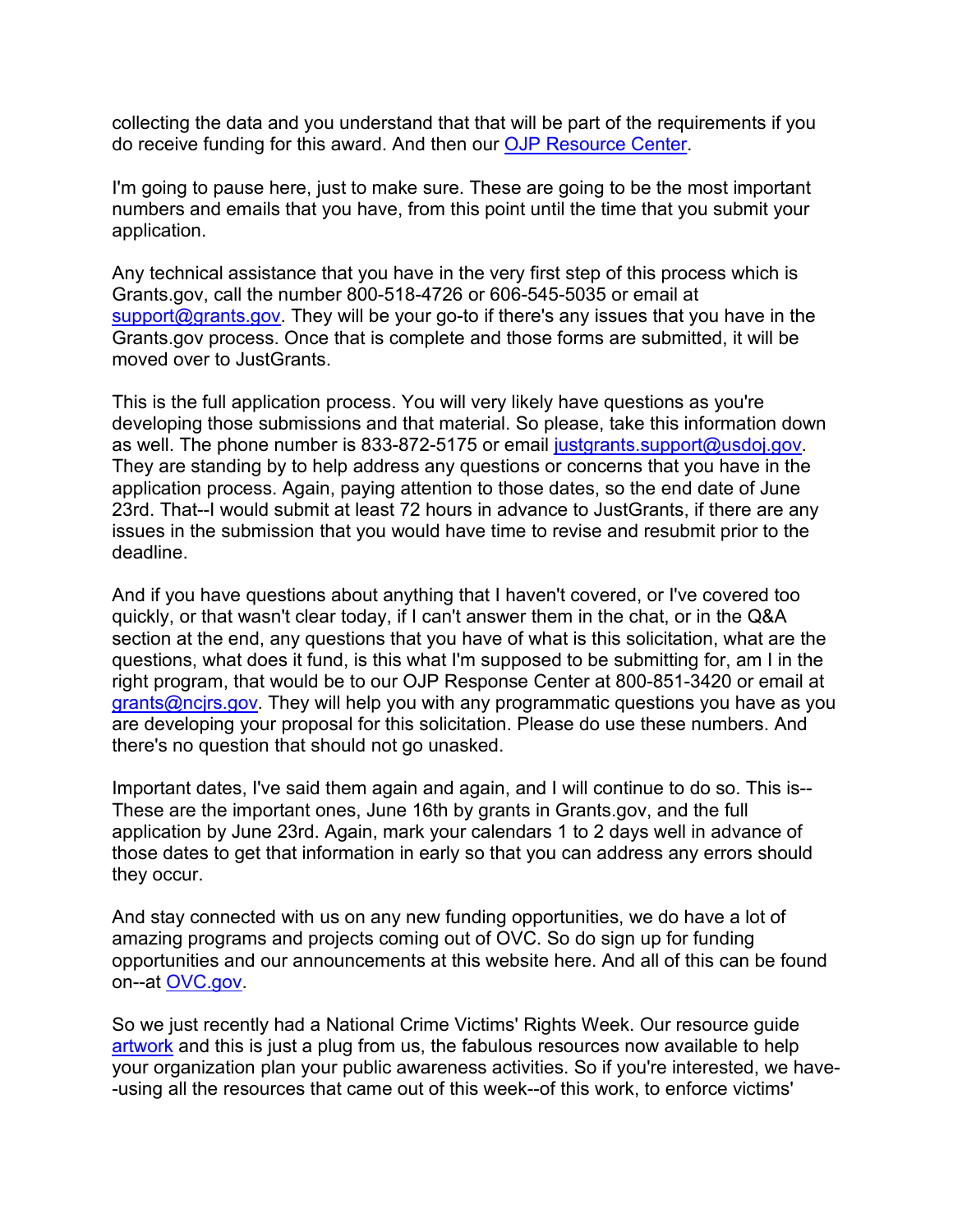rights, to expand access to services, and to ensure equity inclusion for all. It is again a recent release of a resource, we just want to share with those of you who took the time to attend today.

Please continue to follow us, [like us,](https://www.facebook.com/OJPOVC) [follow,](https://twitter.com/OJPOVC) [watch,](https://www.youtube.com/user/OJPOVC) and keep up-to-date with everything that's coming out of OVC. So we can best support your efforts, and all the incredible work that you are doing throughout the Nation to best support victims.

So again, I thank you for your time. I'm going to turn it back to Daryl and see what questions I can help to address to answer and I hope this has been a useful use of your time and good luck in the development of your applications. And thank you for all that you do.

DARYL FOX: Thank you so much, Cindy. Just a reminder that the PowerPoint, recording, and transcript for today will be posted to the OVC website. So you'll be getting a notice in your email, with the one you registered with today, when those items are. So if you need to go back and reference anything, you'll be able to do so. For now, if you do have a question, the far bottom right of your screen, there's three dots, click that, hit Q&A, select "All Panelists," and we'll be happy to get to anything that's submitted today.

So the first one is, "can Purpose Area 1 deliverables also be trainings provided? Or should they only be direct service-related?"

CYNTHIA ERICH: Yes, deliverables can include trainings provided to staff that are funded through the award, to the agency, to the community. There could definitely be a community outreach component to Purpose Area 1, as it relates to strategies to address the criminalization of minors, as long as it is tied with the intended purpose area.

DARYL FOX: And this one's for Purpose Area 2. "Are there any preference or requirements for in person versus virtual trainings in the annual meeting at a--like a cost regarding the annual meeting and other convenings."

CYNTHIA ERICH: There's not…

DARYL FOX: Are there funds needed?

CYNTHIA ERICH: I'm sorry. I'm sorry, Daryl, I had cut you off. My sincere apologies. I'll let you ask that question again and let you finish asking it.

DARYL FOX: No, the last part is, "do they need to allocate funds for this such as meeting spaces, staff travel, and such?"

CYNTHIA ERICH: It's--It'd be advisable to, if there is the opportunity for in person to budget for that. As you're putting it, I would--I would budget for an annual in person meeting. And then if you're funded and it does--if we do have to go back to a virtual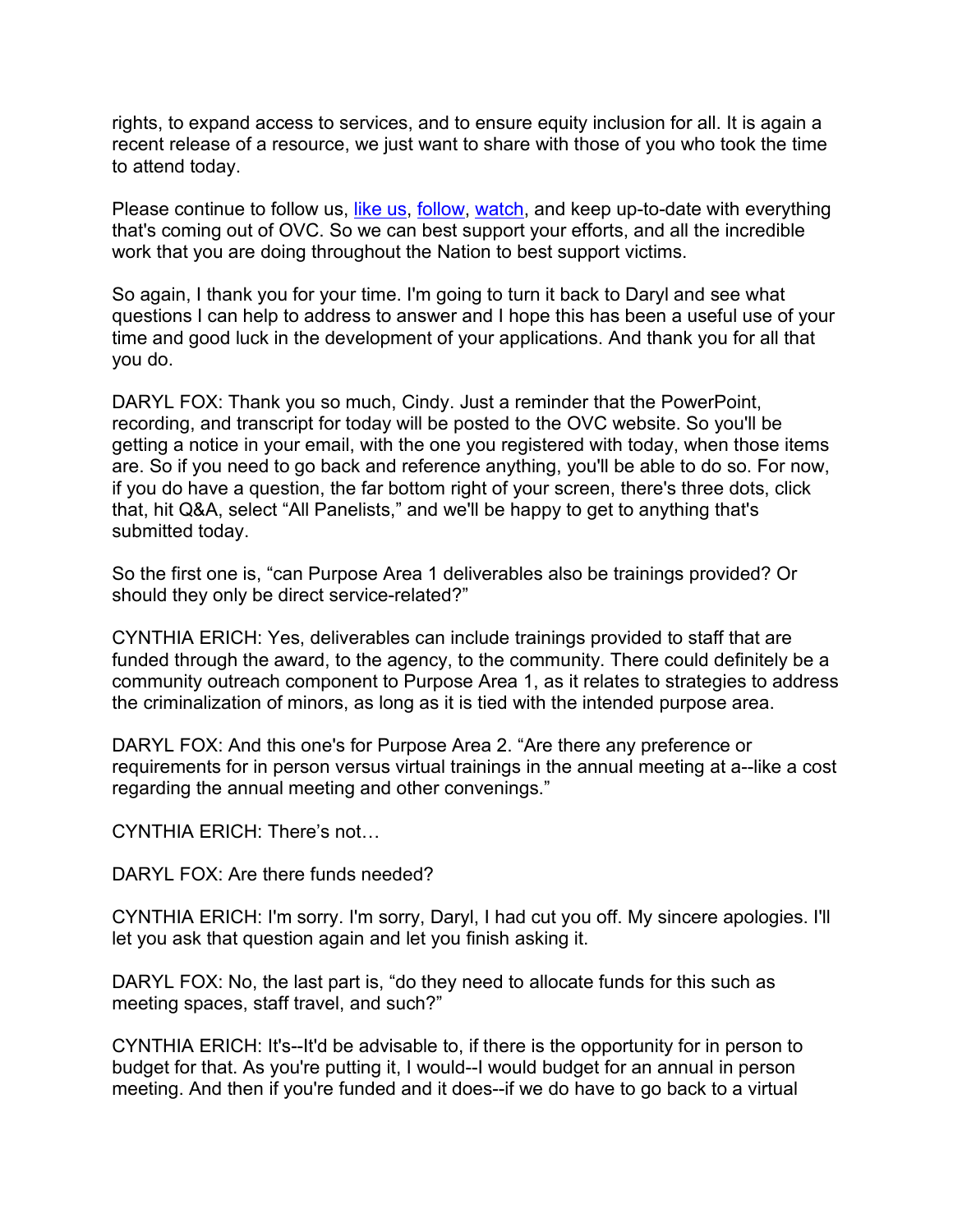environment, we can reallocate those funds. But I would actually budget for an in person, so that there's at least--that we know that there's some thought and some consideration of an applicant's understanding of what that would require, should there be--should there be an in person meeting.

DARYL FOX: "Then this particular program fits within Program Area 1, but their program serves both minors and adults, they'd be able to apply for only the percentage that serves minors, even though the program staff serve both populations. Is that allowable?"

CYNTHIA ERICH: Yes, that's a great question. And yes, and if an agency serves both minors and adults, as long as the fund--this funding is dedicated towards minor victims, which would be under the age of 18.

DARYL FOX: As far as eligibility, "are private, nonprofit institutions of higher education eligible?"

CYNTHIA ERICH: I just saw that. I'm going to open. If you can give me one moment.

DARYL FOX: I'm going to put the eligibility slide up from earlier. I don't know if that'll help.

CYNTHIA ERICH: Yes, and I believe for profit are, but you must forego any profit or management fees. And for profit organizations or other small businesses and other small bill--small businesses are eligible to apply only for Purpose Area 2. So, I believe that was specific for Purpose Area 2. So yes, for profit are eligible to apply only for Purpose Area 2, noting that all recipients and the subrecipients, including any for profit organization must forego any profit or management fee. I hope that answers.

DARYL FOX: Okay. And this question actually is, "are private nonprofit institutions of higher education. I'm seeing here the middle bullet here other than higher institutions or- -institutions of higher learning. Is that correct, then Cindy, that they would be ineligible?" Oh, public and state controlled institutions of higher education under that one, it covers both.

And then, "is there a limit or a number of trainings, webinars resources that are expected to be created and offered, or duration requirement for those?"

CYNTHIA ERICH: No, there is no--We're not mandating the amount. We are asking for recommendations from the applicant organizations.

And I'm still seeking that answer. I'm trying to find the correct answer. I do not want to give misinformation on the education--higher education question or the nonprofit.

DARYL FOX: Okay, I will just wait for that. Once again, the question is, "are private, nonprofit institutions of higher education eligible?"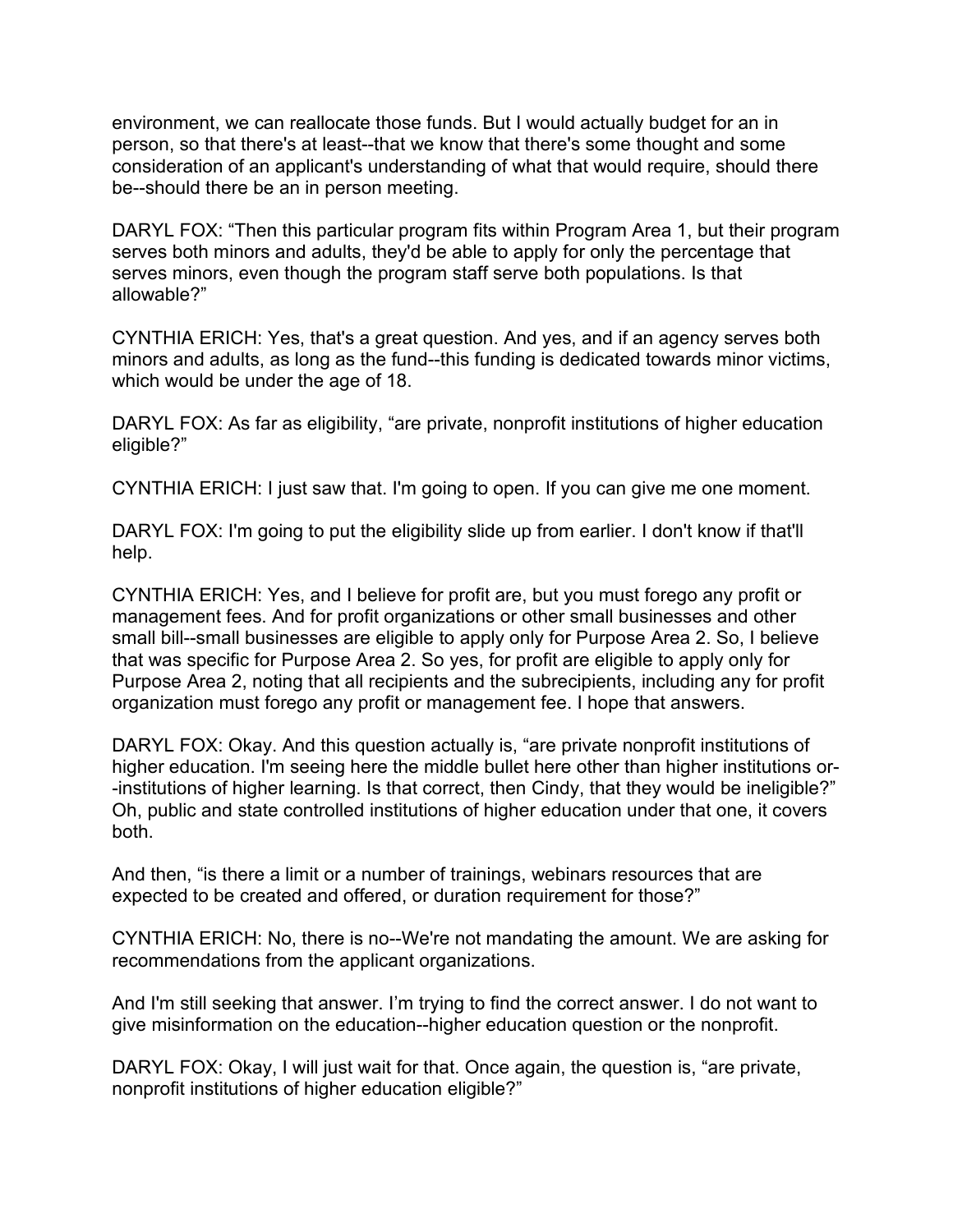CYNTHIA ERICH: I can speak specifically and again, I feel like I'm repeating myself only for profit organizations other than--so nonprofits having--other than institutions of higher education and public state-controlled institutions of higher education. That's all I know, is exactly as it's written in the eligibility section.

DARYL FOX: And that question also if you need to, you could make it--direct it to the OJP Response Center, for any more clarification that you may need, at the bottom line here, 800-851-3420 or at grants@ncirs.gov.

"Purpose Area 2, are we providing high-level big picture technical assistance, or individualized to specific grantees or jurisdictions, or both?"

CYNTHIA ERICH: Specifically, for the Purpose Area 2 will be providing direct training and technical assistance to the--up to nine funded program sites. So under this--Under this solicitation, we'll be funding up to nine program sites. So the TTA provider will be providing specific training and technical assistance to help those funded sites meet their needs. So that would involve meeting with the program-funded site, working with them to develop a TTA plan, helping to implement their plan--their plan, developing gaps or determining what their gaps and services are, and then, making sure that there is cooperation across the program sites, that there's peer to peer learning opportunities. So, the answer actually is both. This can be direct assistance to those nine sites and then, providing nationwide training and technical assistance resources that can be used by communities that are looking to implement programs that are promising and/or evidence-based to address the criminalization of minors. But most specifically, the intent of this award under Purpose Area 2 is to provide specific training and technical assistance to the nine sites, up to nine sites that will be funded.

DARYL FOX: Thanks for that, Cindy. That's the end of the queue right now. But we'll just wait a few more moments. If you do have a question, please go ahead and enter that in, send to all panelists. We still have about five minutes left for today.

Then once again, "for trainings for Purpose Area 2, if this entity pulls in other organizations or entities to speak at singular training events, do they need to list them out in the proposal?"

CYNTHIA ERICH: You would not need to list them out. If you're looking to do subawards or if you have specific subject matter experts that you know that you'll be using, it certainly wouldn't hurt to list them. If you know with certainty that you're going to be subawarding to either a subject matter expert or a consultant, specifically either agency or an individual, yes, I would include that in your application. Even if it is a singular event, if you know that you're going to be developing a subject matter expert pool and including that. But if you do list specific agencies and/or consultants, it's important to have, kind of, their understanding either through a letter of intent or agreement.